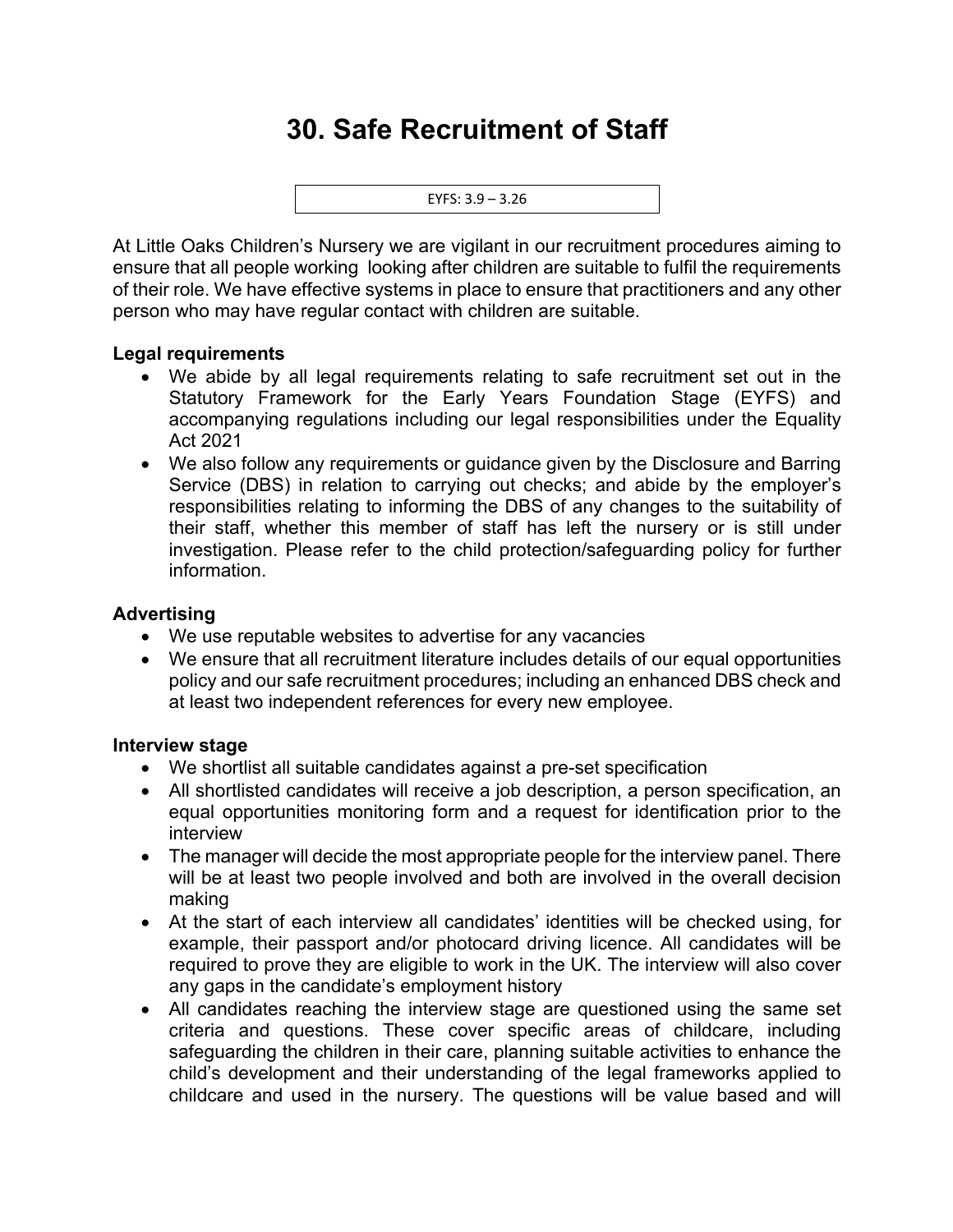ensure the candidate has the same values as the nursery with regards to the safety and welfare of the children in their care

- Candidates will be given a score for their answers including a score for their individual experience and qualifications
- Every shortlisted candidate will be asked to take part in a supervised practical exercise which will involve spending time in a particular age group in the nursery interacting with the children, staff and where appropriate parents and completing an observation template.
- The manager and deputy will then select the most suitable person for this position based on these scores and their knowledge and understanding of the early years framework as well as the needs of the nursery
- Every candidate will receive communication from the nursery stating whether they have been successful or not. Unsuccessful candidates are offered feedback.

## **Starting work**

- The successful candidate will be offered the position subject to at least two references from previous employment or, in the case of a newly qualified student, their tutor and a personal or professional reference. These references will be taken up BEFORE employment commences. This may be verbal initially and then followed up with a written reference which will form part of their personnel file
- The successful candidate will be asked to provide proof of their qualifications, where applicable. All qualifications will be checked and copies taken for their personnel files
- Prior to employment but after the job has been offered a health check questionnaire will be given to the employee and its results will be taken into account in making an overall decision about suitability. The nursery reserves the right to take any further advice necessary in relation to a person's physical and mental fitness to carry out their role. Please see the absence management policy for more details about how the nursery manages health problems including access to medical records
- All new starters, other than those who have registered for the continuous updating service (see below), will be subject to an enhanced Disclosure and Barring Service (DBS) check. This will be initiated before the member of staff commences work in the nursery and they will not have unsupervised access to any child or their records before this check comes back clear.
- The nursery will record and retain details about the individual including staff qualifications, identity checks carried out and the vetting process completed. This will include the disclosure and barring service reference number, the date the disclosure was obtained and details of who obtained it. The nursery will not retain copies of the disclosure itself once the employment decision is taken
- There may be occasions when a DBS check is not clear but the individual is still suitable to work with children. This will be treated on an individual case basis and at the manager's/owner's discretion taking into account the following:
	- o seriousness of the offence or other information
	- o accuracy of the person's self-disclosure on the application form
	- o nature of the appointment including levels of supervision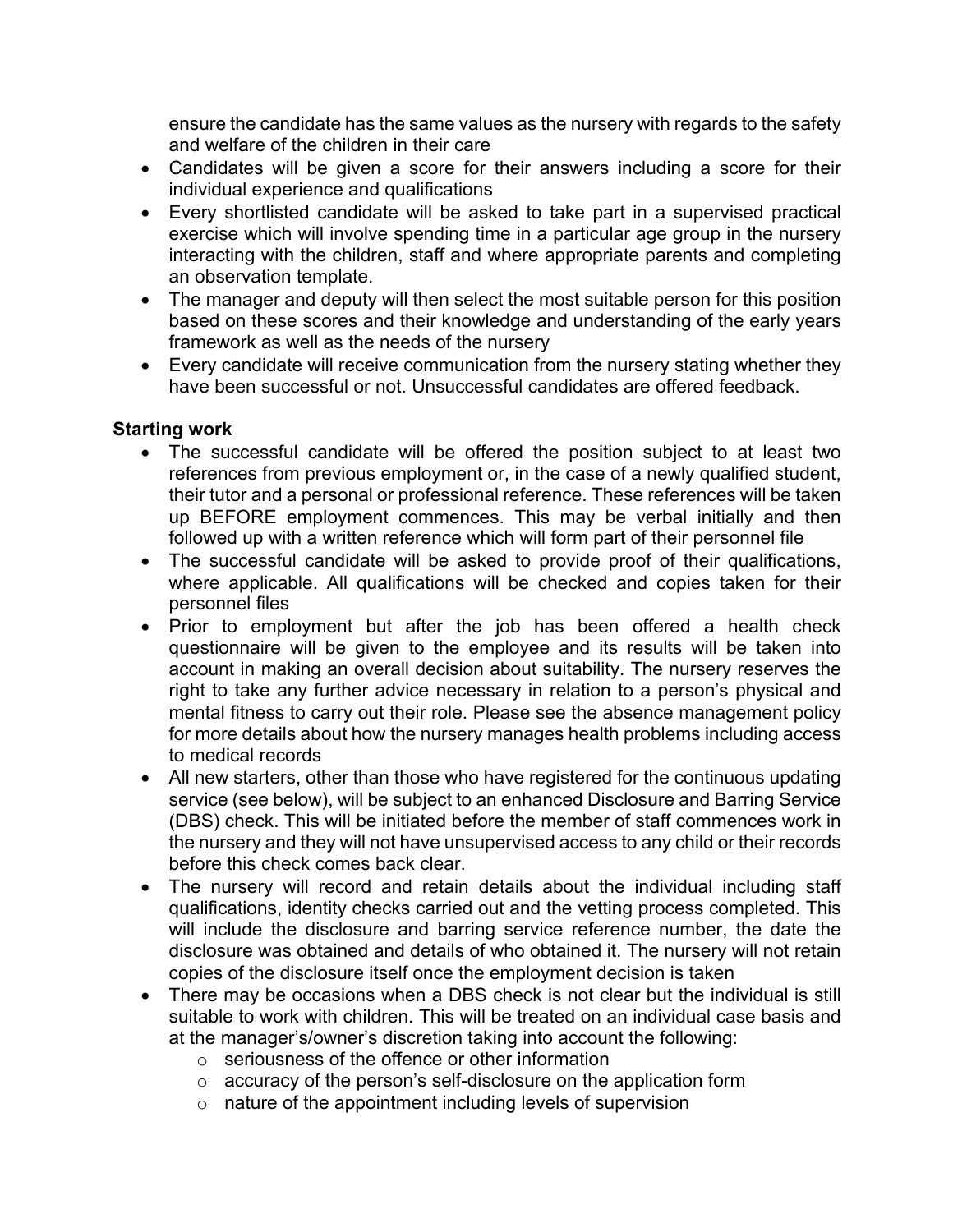- $\circ$  age of the individual at the time of the offence or other information
- $\circ$  the length of time that has elapsed since the offence or other information
- $\circ$  relevance of the offence or information to working or being in regular contact with children.
- If the individual has registered on the DBS system since 17 July 2013 managers may use the update service with the candidate's permission instead of carrying out an enhanced DBS check
- New starters are required to sign on our staff suitability form to state that they have no criminal convictions, court orders or any other reasons that disqualify them from working with children or unsuitable to do so. This signed declaration is further repeated at every 12 weekly supervision and at annual appraisals
- All new members of staff will undergo an intensive induction period during which time they will read and discuss the nursery policies and procedures and be assigned a 'mentor/ buddy' who will introduce them to the way in which the nursery operates
- During their induction period all new staff will receive training on how to safeguard children in their care and follow the Safeguarding Children/Child Protection policy and procedure, emergency evacuation procedures, equality policy and health and safety issues
- The new member of staff will have regular meetings with the manager and their 'mentor/buddy' during their induction period to discuss their progress, support required and/or further training and professional development opportunities.

## **Ongoing support and checks**

- All staff are responsible for notifying the manager in person if any there are any changes to their circumstances that may affect their suitability to work with children (staff suitability status will also be checked at each supervision and through the annual review process). This includes any incidents occurring outside the nursery. Staff will face disciplinary action should they fail to notify the manager **immediately**
- All members of staff will update a health questionnaire on an annual basis to ensure management have a good knowledge of any changes that may require support or additional resources to aid them to carry out their day-to-day duties. This will also be discussed at staff supervisions/review meetings. Management may require this more regularly where health circumstances change. There are more details about how the nursery deals with any health problems in the absence management policy
- The nursery manager and owner will review any significant changes to an individual's circumstances that may suggest they are no longer suitable to work with children and take appropriate action to ensure any unsuitable or potentially unsuitable employee does not have unsupervised contact with children until the matter is resolved. This may include requiring the individual to obtain a waiver from Ofsted in relation to any disqualification. Please see the Disciplinary Policy for further details
- Every member of staff will have one meeting a year with the manager: a formal appraisal. This will provide an opportunity for the manager and member of staff to discuss training needs for the following year as well as evaluate and discuss their performance in the previous 12 months